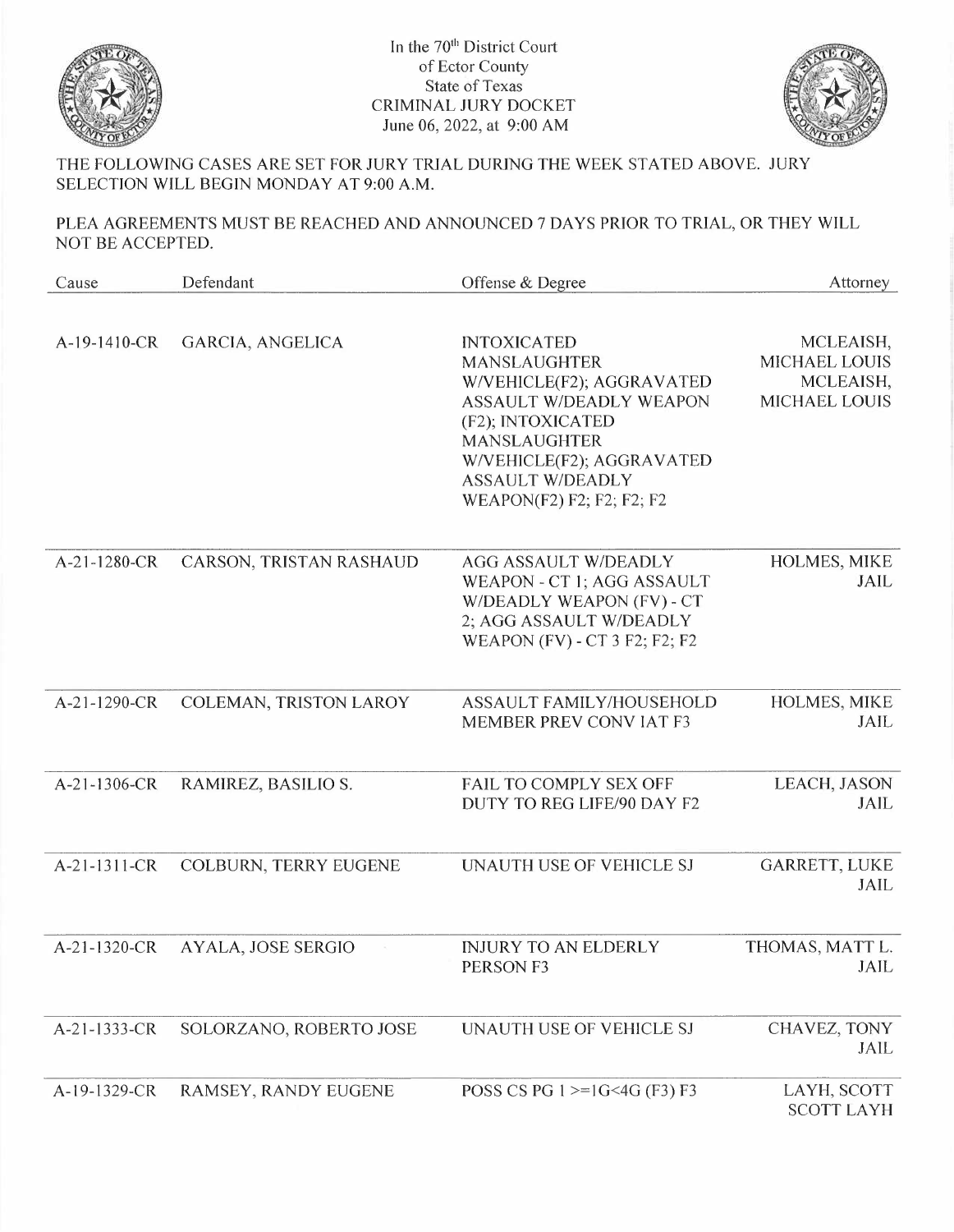| A-19-1339-CR   | MAGGIO, SEAN                           | <b>INJURY TO A CHILD BY</b><br>OMISSION(FV)(SJF) SJ                         | LEACH, JASON<br><b>ASA BONDING</b>                          |
|----------------|----------------------------------------|-----------------------------------------------------------------------------|-------------------------------------------------------------|
| A-19-1349-CR   | SMITH, RAY EVERTT                      | <b>ASSAULT FAM/HOUSE MEM</b><br><b>IMPEDE</b><br>BREATH/CIRCULAT(FV)(F3) F3 | MCCALLUM,<br>FRANKLIN H., Jr.<br><b>ASA BONDING</b>         |
| A-19-1354-CR   | CARRILLO, JOSEPAZ ALANIZ               | INJURY TO A CHILD (F3) F3                                                   | MCLEAISH,<br><b>MICHAEL LOUIS</b><br><b>ASA BONDING</b>     |
| A-19-1519-CR   | MEDINA, KRISTINA LYNNE                 | THEFT PROP >=\$2,500<\$30K(SJF)<br>SJ                                       | LAYH, SCOTT<br>PRE-TRIAL<br><b>BONDING SERVICE</b>          |
| A-19-1635-CR   | CLEAVER, TONY DAVELL                   | THEFT PROP <\$2,500 2/MORE<br>PREV CONV SJ                                  | LAYH, SCOTT<br><b>AMIGO'S BONDING</b>                       |
| A-21-1205-CR   | WALKER, CHARLES EDWARD                 | FAIL TO COMPLY SEX OFF<br>DUTY TO REG W/PREV IAT<br>Felony Unassigned       | <b>MASIN, BRANDON</b><br>PERMIAN BAIL<br><b>BONDS</b>       |
| A-21-1230-CR   | RODRIGUEZ, JORGE PUGA                  | <b>ASSAULT FAM/HOUSE MEM</b><br><b>IMPEDE BREATH/CIRCULAT F3</b>            | WOLF, JOHN<br><b>THOMAS</b><br><b>ASA BONDING</b>           |
| A-21-1296-CR   | MAESTAS, SAMUEL SANTIAGO               | <b>ASSAULT FAM/HOUSE MEM</b><br><b>IMPEDE BREATH/CIRCULAT</b><br>(FV)F3     | HULL, TOMMY W<br><b>QUE PASA BAIL</b><br><b>BONDS</b>       |
| $A-21-1304-CR$ | JACQUEZ MUNOZ, MANUEL<br><b>ADOLFO</b> | <b>AGG ASSAULT W/DEADLY</b><br>WEAPON (FV) F2                               | CHAVEZ, LUIS A.<br><b>ASA BONDING</b>                       |
| A-21-1312-CR   | MURDOCH, HEZEKIAH JAMES                | <b>INDECENCY W/CHILD SEXUAL</b><br><b>CONTACT F2</b>                        | <b>GARRETT, LUKE</b><br><b>ASA BONDING</b>                  |
| A-21-1319-CR   | ASTORGA, JUAN MANUEL                   | <b>ENGAGING IN ORGANIZED</b><br><b>CRIMINAL ACTIVITY SJ</b>                 | MCLEAISH,<br><b>MICHAEL LOUIS</b><br><b>AMIGO'S BONDING</b> |
| A-21-1328-CR   | GANN, ANNA REAGAN                      | <b>INJ CHILD/ELDERLY/DISABLED</b><br>RECKLESS BI/MENTAL F2                  | HULL, TOMMY W<br><b>ASA BONDING</b>                         |